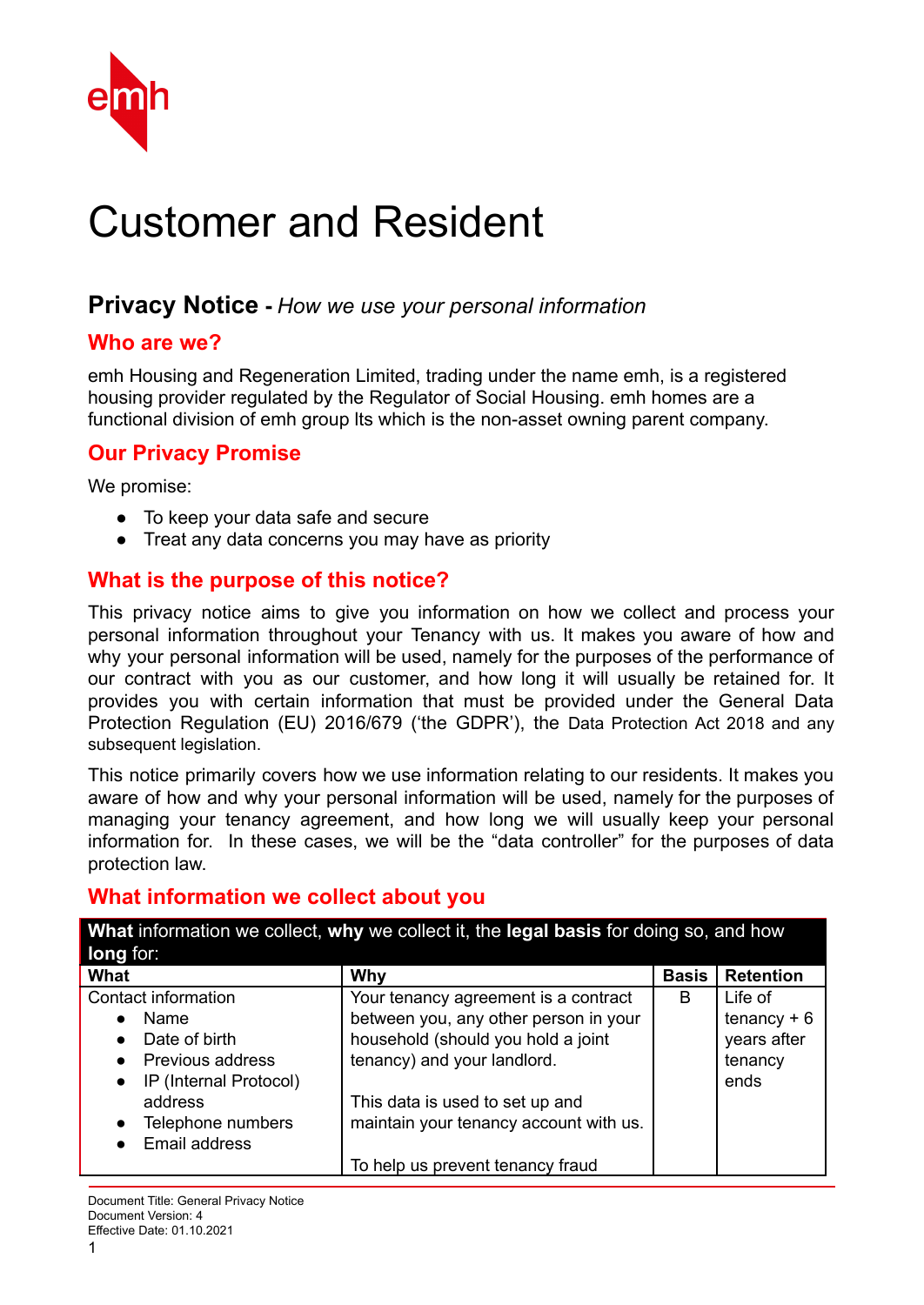

| Supporting documents<br>that may also contain<br>photographs of you and<br>any joint applicants.                                                                                                           |                                                                                                                                                                                                                                                                                                                                   |   |                                                                              |
|------------------------------------------------------------------------------------------------------------------------------------------------------------------------------------------------------------|-----------------------------------------------------------------------------------------------------------------------------------------------------------------------------------------------------------------------------------------------------------------------------------------------------------------------------------|---|------------------------------------------------------------------------------|
| National insurance<br>$\bullet$<br>number<br>Financial information                                                                                                                                         | To assess your benefit entitlement and<br>council tax.<br>To help prevent tenancy fraud                                                                                                                                                                                                                                           | F | NI number<br>$-$ life of<br>tenancy/<br>Financial<br>information<br>6 months |
| Details of any support<br>$\bullet$<br>needs you have<br>Details of those people<br>providing additional<br>support<br>Next of kin<br>details/emergency<br>contacts<br>Disability information<br>$\bullet$ | As required by our regulator and to<br>provide information on extra services<br>we provide – such as tenancy support.                                                                                                                                                                                                             | F | Life of<br>tenancy but<br>regularly<br>reviewed                              |
| Authority to Act or Power<br>$\bullet$<br>of attorney                                                                                                                                                      | We use this information to ensure we<br>deal with the most appropriate person<br>dealing with your affairs.                                                                                                                                                                                                                       | F | Life of<br>tenancy but<br>regularly<br>reviewed                              |
| References from previous<br>landlords                                                                                                                                                                      | We use this information to provide you<br>with support.                                                                                                                                                                                                                                                                           | F | <b>Deleted</b><br>after 1 year<br>of tenancy<br>being<br>granted             |
| Proof of right to rent                                                                                                                                                                                     | To assess your entitlement to rent                                                                                                                                                                                                                                                                                                | C | Life of<br>tenancy                                                           |
| Ethnicity<br>Religion<br>Sexuality                                                                                                                                                                         | For analysis purposes, as required by<br>our regulator and to provide<br>information on extra services we<br>provide.                                                                                                                                                                                                             | A | Destroyed<br>after data is<br>recorded                                       |
| Details of who is living with you                                                                                                                                                                          | Used to ensure you are not<br>overcrowded or under-occupying a<br>property.                                                                                                                                                                                                                                                       | B | Life of<br>tenancy but<br>regularly<br>reviewed                              |
| Children's personal data                                                                                                                                                                                   | We do not usually process data on<br>children aged under 18 that live in our<br>properties, as all of our tenants are<br>adults. However, we record children's<br>basic information if they are resident in<br>one of our properties, including their<br>name and date of birth. This is<br>required for checking the property is | B | Life of<br>tenancy but<br>regularly<br>reviewed                              |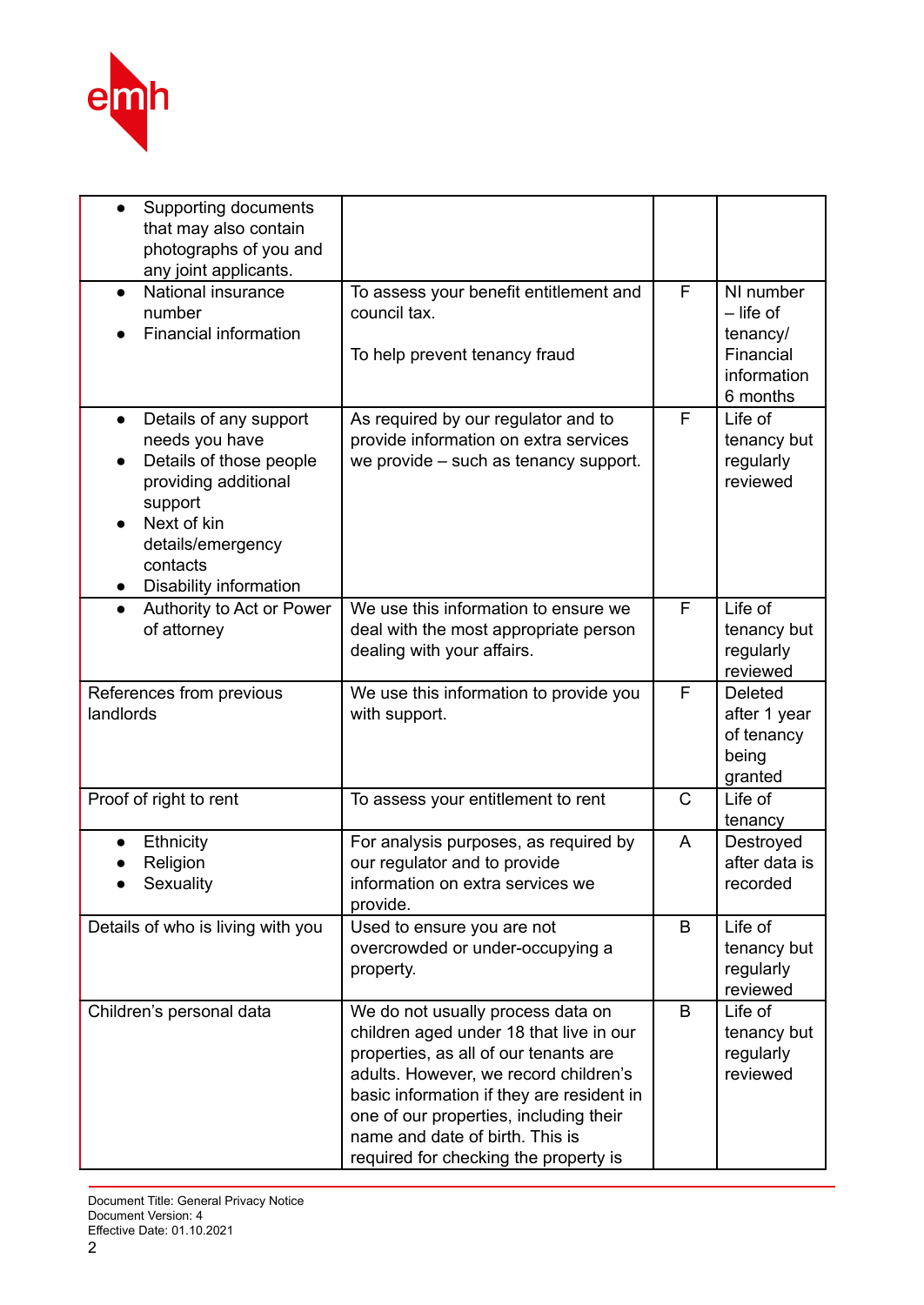

|                                            | not overcrowded and to assess other<br>tenancy management issues where all<br>householders and ages are required to<br>be known.<br>We may also receive children's<br>information if we are involved in the<br>housing and tenancy aspects of a<br>welfare case as part of a multi-agency<br>working solution.                                                                                                                                                                                                                            |   |                                                                                                                   |
|--------------------------------------------|-------------------------------------------------------------------------------------------------------------------------------------------------------------------------------------------------------------------------------------------------------------------------------------------------------------------------------------------------------------------------------------------------------------------------------------------------------------------------------------------------------------------------------------------|---|-------------------------------------------------------------------------------------------------------------------|
| <b>Closed Circuit Television</b><br>(CCTV) | Some of our locations and offices have<br>Closed Circuit Television (CCTV) and<br>you may be recorded when you visit<br>them. CCTV is used to provide<br>security and protect both our visitors<br>and communities. CCTV will be only<br>be viewed when necessary (e.g. to<br>detect or prevent crime) and footage is<br>stored for set period of time after which<br>it is recorded over. emh complies with<br>the Information Commissioner's Office<br>CCTV Code of Practice and we put up<br>notices so you know when CCTV is<br>used. | F | <b>CCTV</b><br>recordings<br>will be<br>retained for<br>30days and<br>deleted<br>within one<br>week<br>thereafter |

| Types of Legal Basis (Personal Data) |          |             |              |      |                               |  |  |
|--------------------------------------|----------|-------------|--------------|------|-------------------------------|--|--|
| $A -$ Consent                        | в.       | $C -$ Legal | $D - V$ ital |      | $E -$ Public $E -$ Legitimate |  |  |
|                                      | Contract | obligation  | interests    | task | interest                      |  |  |

# **What particularly sensitive information we collect about you**

| What information we collect, why we collect it, the legal basis for doing so, and how<br>long for:                             |                                                                                                                            |              |                                                                                                                                                     |  |
|--------------------------------------------------------------------------------------------------------------------------------|----------------------------------------------------------------------------------------------------------------------------|--------------|-----------------------------------------------------------------------------------------------------------------------------------------------------|--|
| What                                                                                                                           | Why                                                                                                                        | <b>Basis</b> | <b>Retention</b>                                                                                                                                    |  |
| Details of unspent<br>convictions/ criminal offences<br>attracting a custodial<br>sentence/on a<br>register/person of interest | To ensure that we house you<br>apporopriately.<br>To ensure that specialised<br>support can be offered where<br>required.  | F            | Life of tenancy but<br>regularly reviewed. If<br>no issues when<br>conviction spent data<br>will be deleted after 1<br>year following<br>suspension |  |
| Disability information                                                                                                         | As required by our regulator, in<br>accordance with our legal<br>obligations under the Equality<br>Act 2010 and to provide | B            | Life of tenancy but<br>regularly reviewed                                                                                                           |  |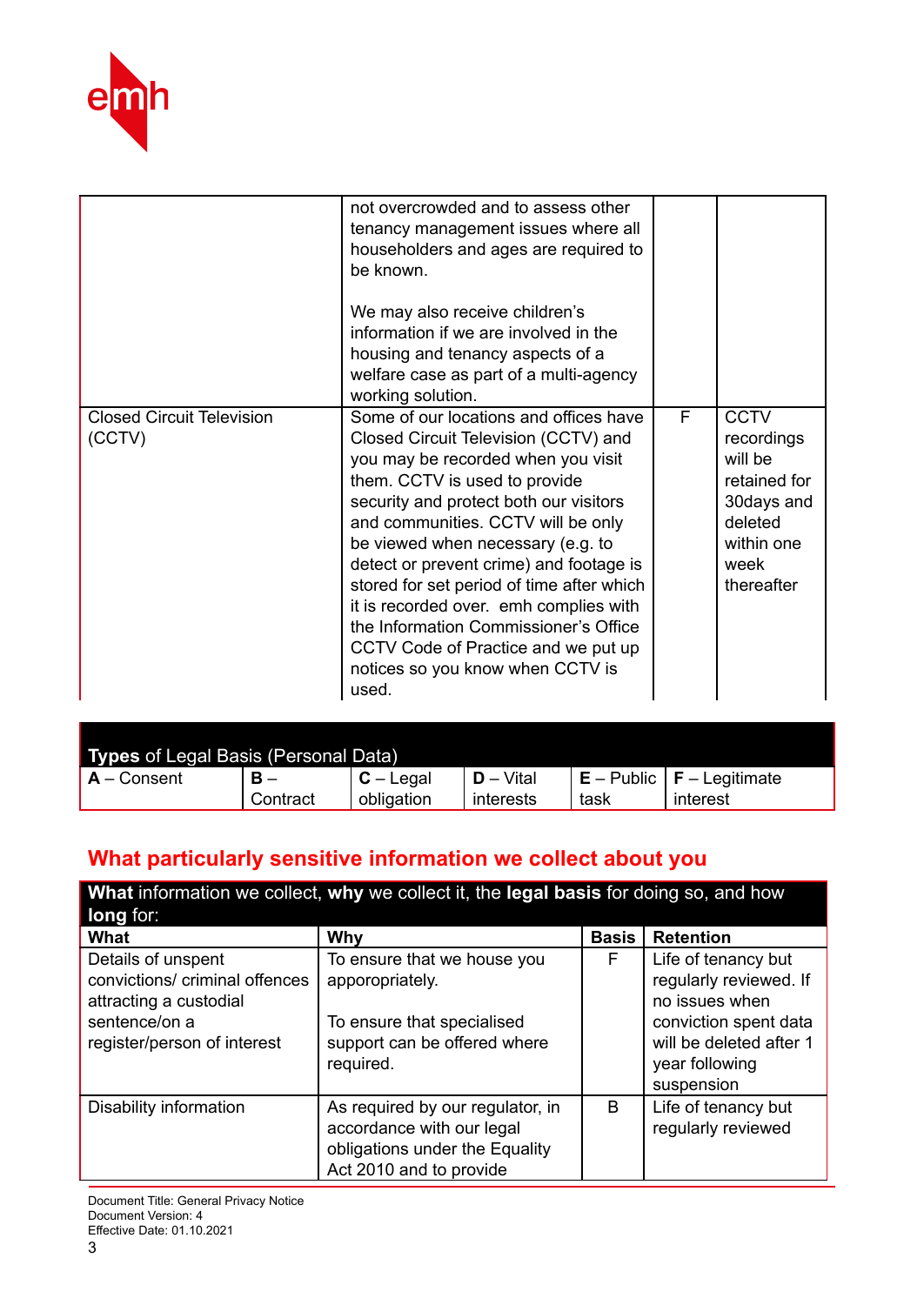

|                                    | information on extra services we<br>provide – such as tenancy<br>support.                                                                                                            |   |                                     |
|------------------------------------|--------------------------------------------------------------------------------------------------------------------------------------------------------------------------------------|---|-------------------------------------|
| Ethnicity<br>Religion<br>Sexuality | For monitoring and analysis<br>purposes as required by our<br>regulator, for compliance with<br>the Equality Act 2010 and to<br>provide information on extra<br>services we provide. | B | Destroyed after data<br>is recorded |

| <b>Types of Legal Basis (Special Category Data)</b> |                              |                                 |                                        |                              |                       |  |  |
|-----------------------------------------------------|------------------------------|---------------------------------|----------------------------------------|------------------------------|-----------------------|--|--|
| $A -$ Consent   $B -$ Social                        | protection law<br>obligation | <b>I C</b> – Vital<br>interests | $I$ <b>D</b> – In the<br>public domain | $E - For$<br>legal<br>claims | $F -$ Public interest |  |  |

# **Purposes for which we use your personal information**

We need all the categories of information in the list above (see **what information we collect about you** above) primarily to allow us to perform our contract with you and to enable us to comply with our legal obligations. In some cases, we may use your personal information to pursue legitimate interests of our own or those of third parties, provided your interests and fundamental rights do not override those interests.

The situations in which we will process your personal information are listed below:

- To register you as a customer.
- To communicate with you about your tenancy.
- To administer our waiting lists.
- To administer housing and property grants.
- To perform our contract or service to you.
- To manage our relationship with you, including notifying your about changes to our contract or services or asking you to provide us with feedback.
- To administer and protect the organisation.
- To protect the organisation from tenancy fraud
- To comply with any legal or regulatory obligation
- To maintain our accounts and records.
- To support and manage our employees, agents and contractors.
- As part of our marketing and promotional activities (if you agree).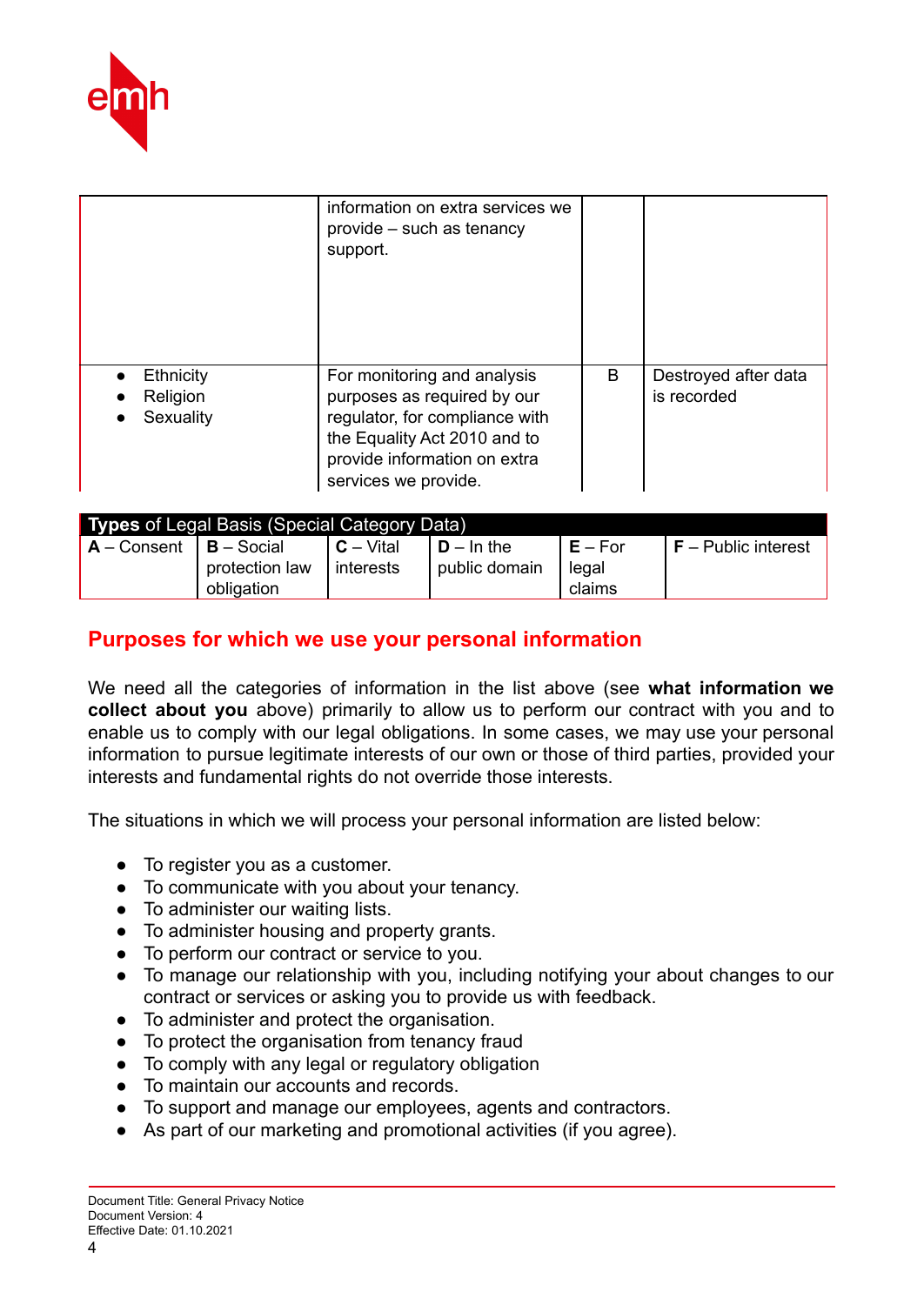

We will only use your personal information for the purposes for which we collected it, unless we reasonably consider that we need to use it for another reason and that reason is compatible with the original purpose. If we need to use your personal information for an unrelated purpose, we will notify you and we will explain the legal basis which allows us to do so.

We do not use automated decision making or profiling however there may be occasions where inadvertently we identify special category information about you. For example, your ethnicity, religion, sexual orientation or disability may be evident from:

- Photographs
- Video footage
- Face to face meetings
- Statements you provide to us
- Declaration of Interests
- Social media

Please note that we may process your personal information without your knowledge or consent, in compliance with the above rules, where this is required or permitted by law.

#### **How we use your information**

Data Protection law says that we are allowed to use personal information only if we have a proper reason to do so. The law says we must have one or more of these reasons:

- To fulfil a contract we have with you
- When it is our legal duty
- When it is in our legitimate interest
- When you consent to it.

Generally, we do not rely on consent as a legal basis for processing your personal information other than in relation to sending direct marketing communications to you via email or text message. You have the right to withdraw consent to such marketing at any time.

#### **Sharing your information**

Personal information we have on you is used to make sure the services we offer continue to be the most appropriate for you.

We will use your information to manage our relationship with you for example keeping our records up to date and to enable us to assist in the coordination of support services.

We will also use your information to carry out the contractual obligations we have to our customers for example arranging repairs, planned maintenance, surveys and inspections to the properties.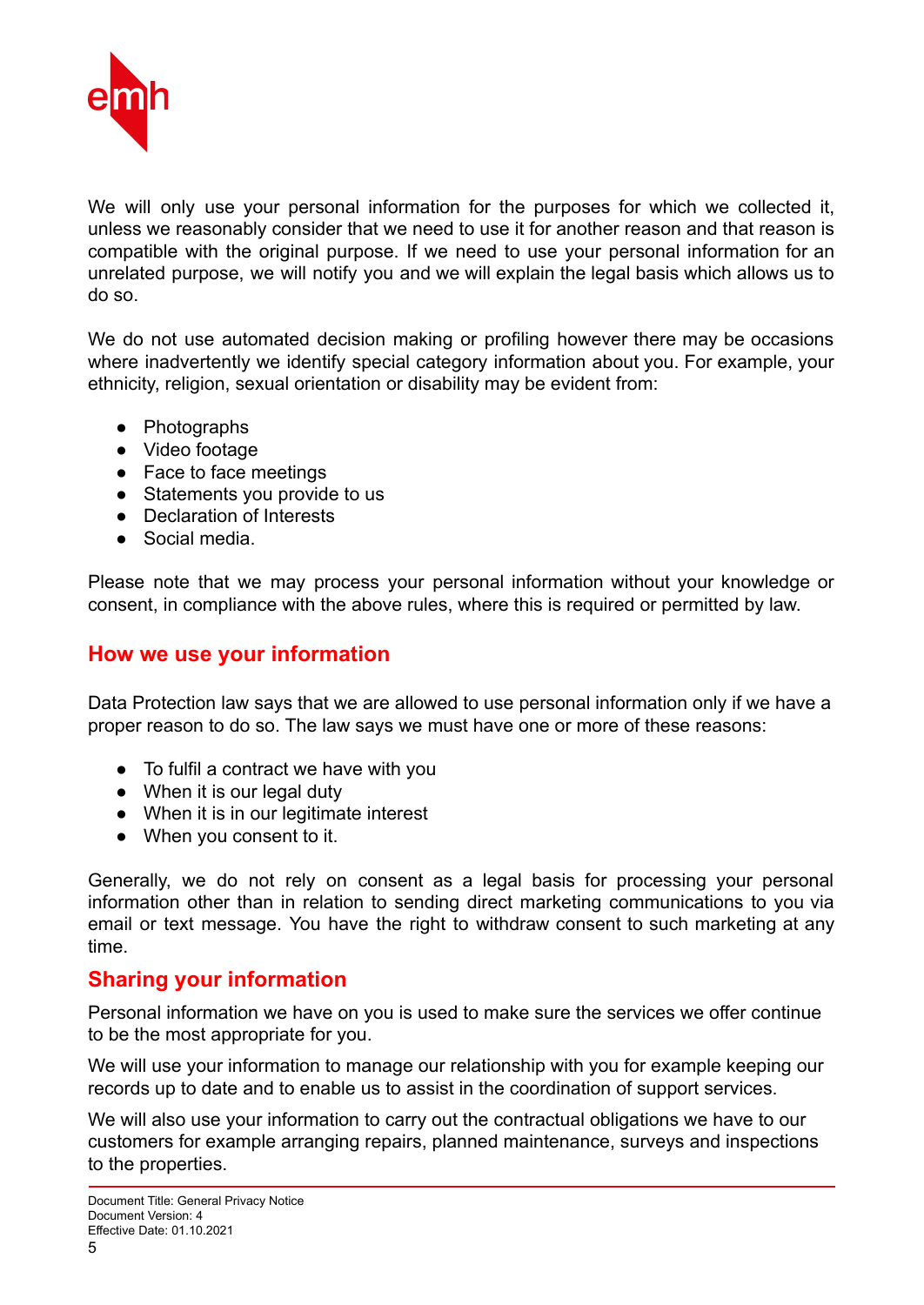

We will not normally share your information with anyone else. However, there are certain circumstances where we will be required to share your information with other organisations. We will comply with Data Protection law when disclosing this information. Where it is required or necessary in accordance with Data Protection law, we may share information with:

- Third parties under the provisions of Crime and Disorder Act.
- Housing Benefits department.
- Collection agencies and legal representatives for the purpose of collecting rents or other monies owed to us.
- Regulatory authorities in response to formal requests.
- Repairs contractors and service providers.
- Financial organisations.
- Central government.
- Our auditors.
- Survey and research organisations.
- Other housing associations, trusts or local authorities.
- Health authorities.
- Security organisations.
- Health and social welfare organisations.
- Professional advisers and consultants.
- Regulators or funders.
- Probation services.
- Police forces
- Courts and tribunals.
- Professional bodies.
- Insurers.
- The press and the media.
- Or
- In response to legislative or court orders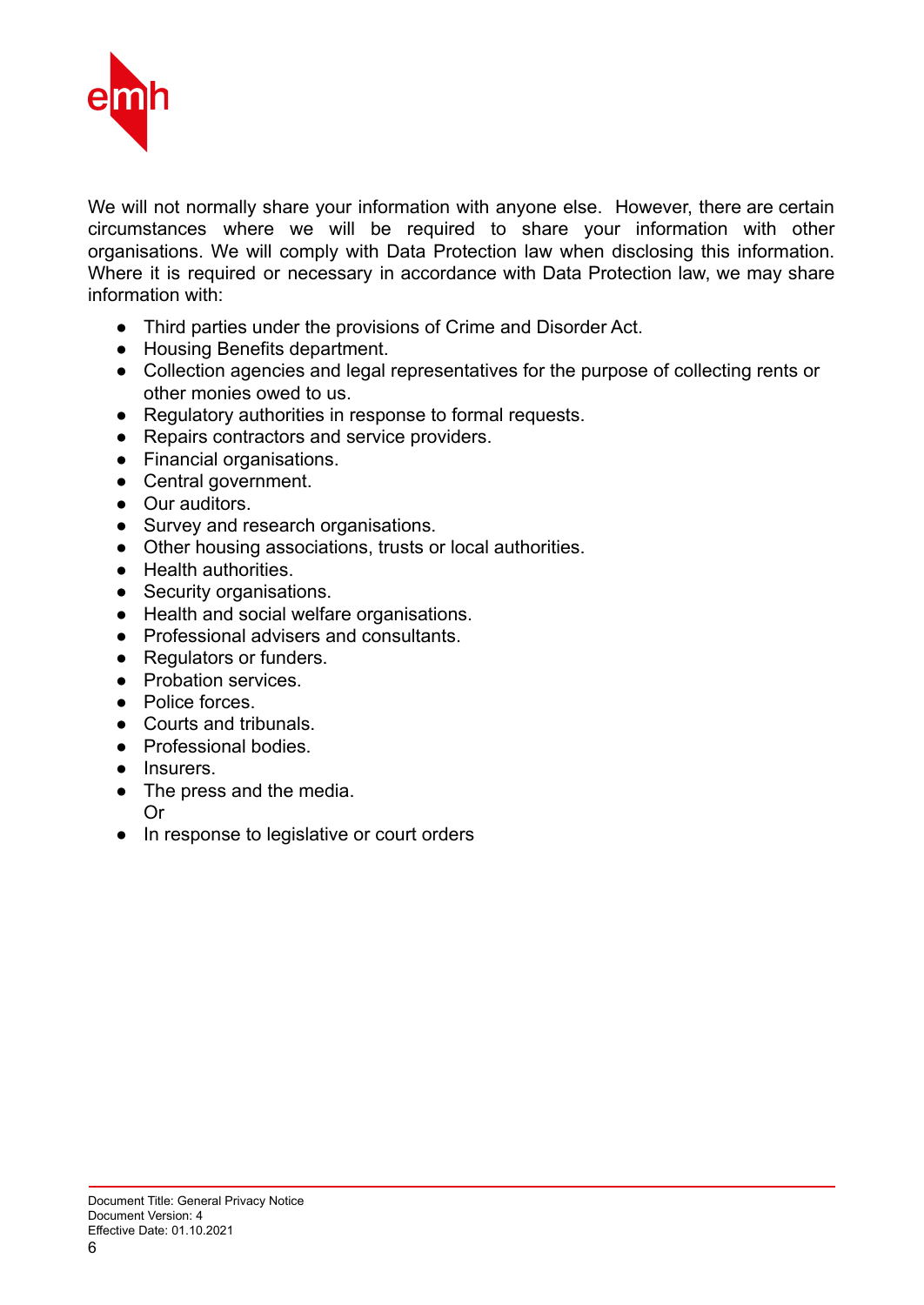

We share information with Experian as we believe that rent payment history should be used in the same way as mortgage payment information is used, to help you access more affordable credit. Not only will we be able to work with you more closely to manage your existing tenancy agreement, your track record as a tenant will enable Experian to use the information supplied to them to assist other landlords and organisations to:

- Assess and manage any new tenancy agreements you may enter into
- Assess your financial standing to provide you with suitable products and services
- Manage any accounts that you may already hold, for example reviewing suitable products or adjusting your product in light of your current circumstances
- Contact you in relation to any accounts you may have and recovering debts that you may owe
- Verifying your identity, age and address, to help other organisations make decisions about the services they offer
- Help to prevent crime, fraud and money laundering
- Screen marketing offers to make sure they are appropriate to your circumstances
- For Experian to undertake statistical analysis, analytics and profiling,
- And for Experian to conduct system and product testing and database processing activities, such as data loading, data matching and data linkage.

If you would like to see more information on these, and to understand how the credit reference agencies each use and share rental data as bureau data (including the legitimate interests each pursues) this information is provided in this link: www.experian.co.uk/crain (Credit Reference Agency Information Notice (CRAIN)). (For a paper copy, please get in touch with us).

We also share your information with the Central Government and our Regulator as required by law. The continuous recording of lettings and sales in social housing in England (referred to as CORE) is a national information source that records information on the characteristics of both private registered providers and local authority new social housing tenants and the homes they rent.

This collection provides all of the statistical information that the Ministry of Housing, Communities and Local Government produces on social housing lettings and includes:

- Trends in social housing lettings over time
- Characteristics of tenants with new social housing lettings
- Types of tenancy agreements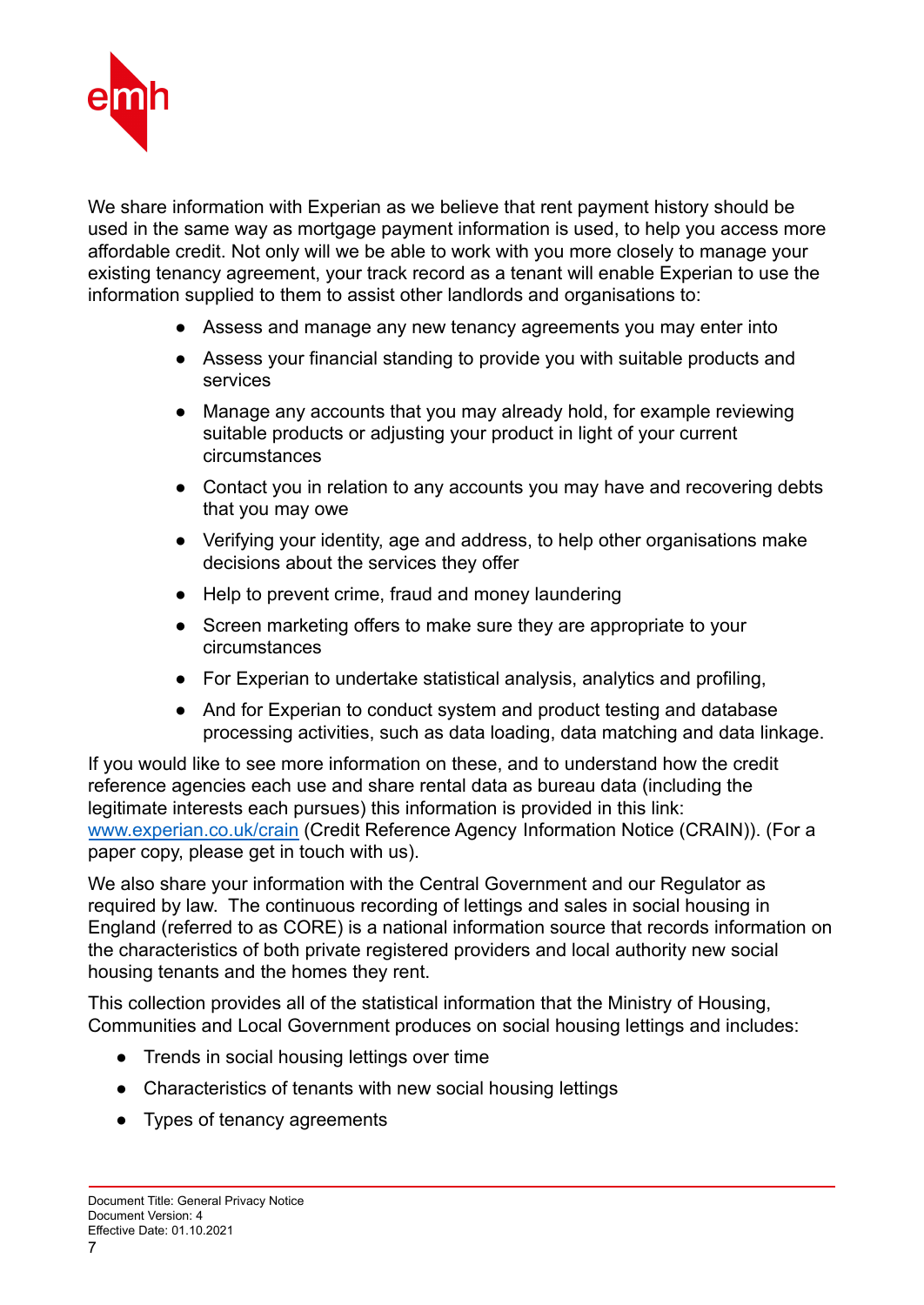

If information is requested from a third party not covered by the above, we will seek written consent from the customer where required under Data Protection law.

#### **How do we keep information secure?**

We have put in place appropriate security measures to prevent your personal information from being accidentally lost, used or accessed in an unauthorised way, altered or disclosed. In addition, we limit access to your personal information to those employees, agents, contractors and other third parties who have a business need to know. They will only process your personal information on our instructions and they are subject to a duty of confidentiality.

All personal information you provide to us is stored on our secure servers within the UK. However there may be occasions where your information may need to be stored in or sent to companies, service providers, agents, subcontractors and regulatory authorities in countries outside of the European Economic Area ('EEA') which may not have the same level of security and protection as we have under UK legislation. If we have to do this, we will make sure that suitable security measures are in place.

We have put in place procedures to deal with any suspected data security breach and will notify you and the Information Commissioner's Office of a suspected breach where we are legally required to do so.

#### **Marketing**

From time to time we would like to send you information about services of ours, other members of the group, and our partner agencies where we feel this may be of interest to you.

Where you consent to receive marketing information, should you change your mind you have the right at any time to stop us using your information for marketing use by withdrawing your consent. Consent can be withdrawn by contacting us at dataprotection@emh.co.uk

#### **Access to and correction of the information we hold on you**

You can find out if we hold any personal information about you by making a 'subject access request' under data protection laws. If we do hold information about you, we will:

- Give you a description of it
- Tell you why we are holding it
- Tell you who it has been disclosed to; and
- Let you have a copy of the information in an intelligible form.

You may also have the right for your personal information to be transmitted electronically to other organisations in certain circumstances.

You can access your personal information we hold by writing to us at this address: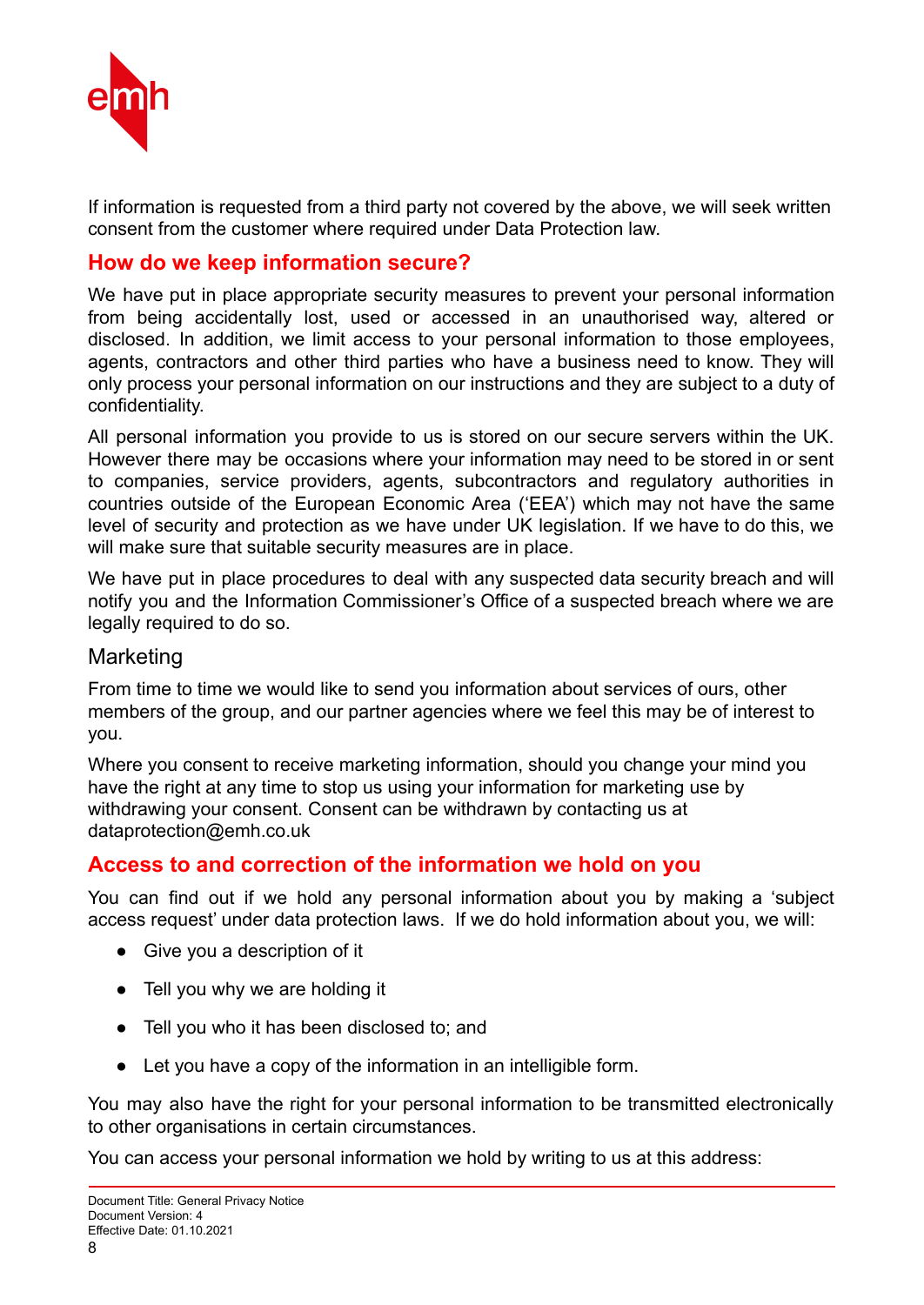

emh, Governance and Assurance Team, Memorial House, Stenson Road, Coalville, and Leicestershire, LE67 4JP.

Or by email us at dataprotection@emh.co.uk

You have the right to question any information we have about you that you think is wrong or incomplete. Please contact us if you want to do this. If you do, we will take reasonable steps to check its accuracy and correct it.

#### **Your rights**

You may also have the right, in certain circumstances, to request that we delete your personal information, to block any further processing of your personal information or to object to the processing of your personal information. There are some specific circumstances where these rights do not apply and we can refuse to deal with your request.

If we are processing your personal information based upon your consent (e.g. as part of our marketing or promotional activities or to make a voluntary referral to an external agency), you have the right to withdraw your consent at any time.

If you require any further information about your right to rectification, erasure, restriction of or object to processing or you wish to withdraw your consent please contact us (see **How to contact us** below).

#### **Complaints**

We take any complaints we receive about the collection and use of personal information very seriously. We would encourage you to bring it to our attention if you think that our collection or use of information is unfair, misleading or inappropriate. You can make a complaint at any time by contacting us (see **How to contact us** below).

If you think our collection or use of personal information is unfair, misleading or inappropriate or if you have concerns about the security of your personal information, you also have the right to make a complaint to the Information Commissioner's Office. You can contact the Information Commissioner's Office at the following address:

Information Commissioner's Office, Wycliffe House, Water Lane, Wilmslow, Cheshire, SK9 5AF

#### **How to contact us**

Please contact us if you have any questions about our privacy policy or the information we hold about you. You can do so via one of the contact details below;

- Email dataprotection@emh.co.uk
- Post Governance & Assurance Team, Memorial House, Stenson Road, Coalville, Leicestershire, LE67 4JP.